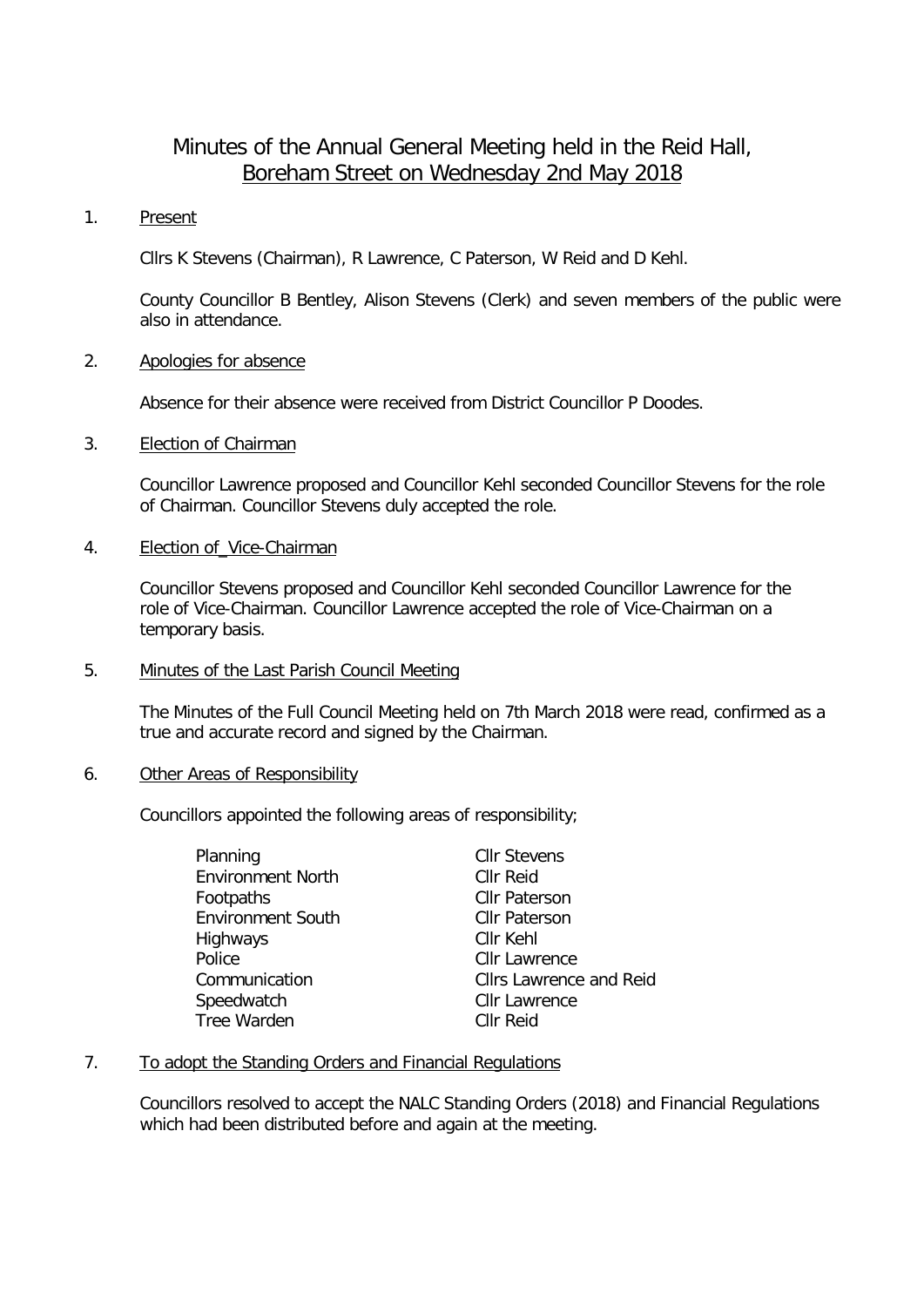# 8. To appoint Councillors to serve as Representatives of the Parish Council on the following bodies.

Representative to the Village Hall Trust Cllr Reid Wealden District Association of Local Councils Cllr Stevens<br>
East Sussex ALC Ltd (to attend the AGM) Cllrs Stevens and Lawrence. East Sussex ALC Ltd (to attend the AGM)

# 9. To approve the accounts for the financial year to  $31<sup>st</sup>$  March 2018.

Councillors resolved;

- i: to approve the annual governance statement for the financial year to  $31<sup>st</sup>$  March 2018.
- ii: to approve the accounts, the risk management document, the asset schedule and the internal audit arrangements for the financial year to 31st March 2018.
- iii: that they are exempt from an External Audit for the year to  $31<sup>st</sup>$  March 2018 because the Parish Council's receipts and payments for the year were each less than £25000.

#### 10. Payment of Annual Subscriptions

Councillors resolved unanimously that the following subscriptions and insurance are paid for 2018-2019;

Wealden District Association of Local Councils Society of Local Council Clerks Sussex Association of Local Councils Zurich Insurance Information Commissioner

#### 11. Bank Signatories

Councillors **resolved** to add more cheque signatories. Councillors Lawrence and Stevens are to remain as existing signatories.

#### 12. Chairman's Allowance

Councillors **resolved** that the Chairman no longer needs to receive an allowance because the Parish Council has the General Power of Competence. It was noted that the Chairman had not taken his allowance for the last few years.

#### 13. Code of Conduct

Councillors **resolved** to re-adopt the Code of Conduct introduced by Wealden District Council under the Localism Act 2012.

#### 14. General Power of Competence

Wartling Parish Council **resolved** that it meets the prescribed conditions for the General Power of Competence.

# 15. General Data Protection Regulations 2019

Councillors resolved to adopt the Impact Assessment, Privacy Policies, Document Retention Policy and Data Processor Policy circulated by the Clerk before the meeting.